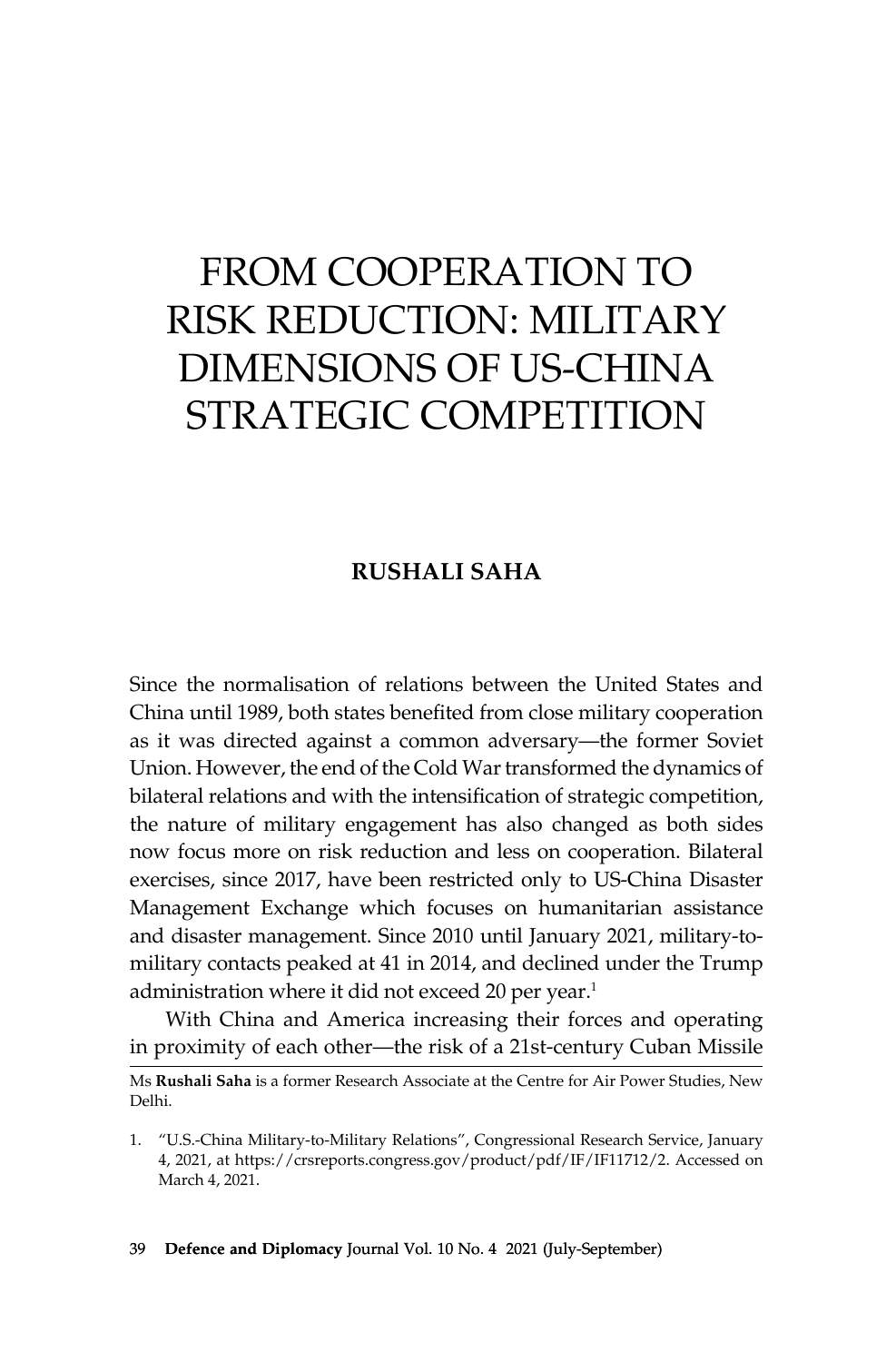Crisis is at an all-time high. The consequences of China's rise are being felt most acutely in the Indo-Pacific region, as Beijing is steadily expanding claims in the South and East China Seas. Although the term Indo-Pacific has only recently entered diplomatic lexicon, it has gained global recognition and is widely viewed as the "epicentre" of US-China global competition.2 Today, the greatest anxieties emerge from the uncertainties arising from how China will translate its technological advancements into precise capabilities and whether it will deploy them in offensive action. To address this, Washington must prepare for the worst, while also updating bilateral risk reduction and crisis management mechanisms. It is against this backdrop that the paper traces the evolution of US-China military relations and highlights the major reasons for the intensification of bilateral military competition in the 21st century. It identifies the Indo-Pacific as the 'hotspot' of this military competition and identifies the way ahead for India to navigate this competition.

# **Evolution of US-China Military Relations**

Historically, bilateral military relations have largely been dictated by larger, all-encompassing political forces—determined by both domestic and international factors—governing bilateral relations. The 'on again, off again'<sup>3</sup> pattern in US-China military relations has similarly followed the constantly fluctuating trajectory of political relations. One of the long-standing sources of US-China tensions has been over security issues, including—but not limited to—Taiwan's status, US alliances in Asia, nuclear and missile non-proliferation, maritime territorial disputes, and episodic regional security issues. Most of these issues stem from enduring differences and have the potential to turn into devastating military clashes between two nuclear armed states, which has made military cooperation between the two countries vital. Recognising this, both countries engaged in security cooperation even before the formal establishment of state-to-

<sup>2.</sup> PTI, "Indo-Pacific Epicentre of 'Great Power Competition' with China: Mark Esper", *The Hindu*, August 27, 2020, at https://www.thehindu.com/news/international/ indo-pacific-epicentre-of-great-power-competition-with-china-mark-esper/ article32457060.ece. Accessed on March 5, 2021.

<sup>3.</sup> Phillip C. Saunders and Julia G. Bowie, "US-China Military Relations: Competition and Cooperation", *Journal of Strategic Studies*, vol. 39, no. 5-6 (2016): pp. 662-84.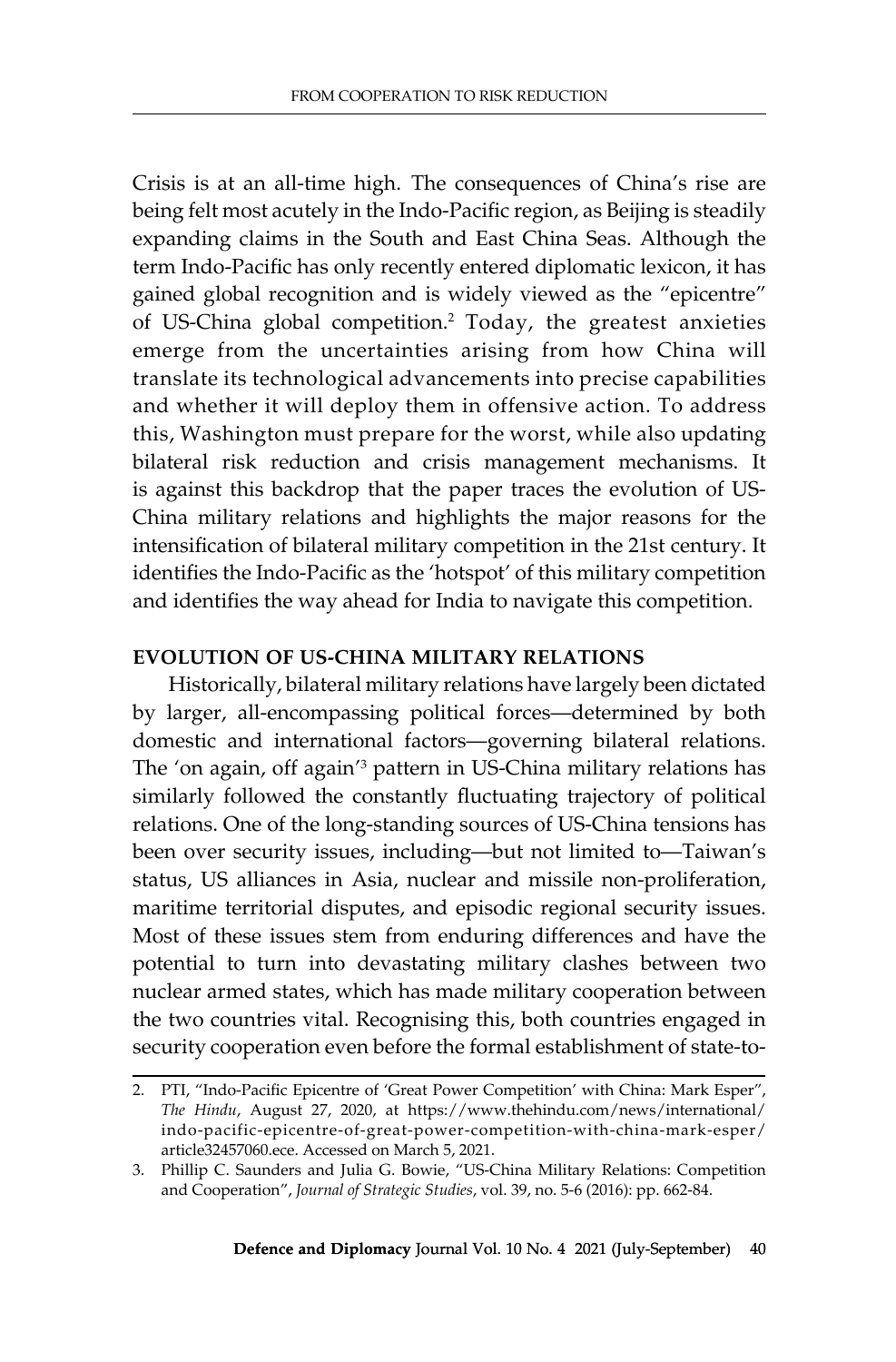state relations. Broadly speaking, through these contacts Beijing and Washington found ways to accommodate some of their differing, sometimes even opposed, security interests, allowing overall bilateral relations to grow. Both countries saw the Soviet Union as a common threat and cooperation was seen as a strategic necessity to deter aggressive action from Moscow. In the United States, there was an understanding that a powerful PLA in China would conform to American interests and contribute to peace and stability in Asia. This sentiment was reflected in a 1979 statement by then US Vice President Walter Mondale who said, "any nation which seeks to weaken or isolate China assumes a stance counter to American interests."4 Following the Soviet occupation of Afghanistan in 1980, America extended security cooperation with China to arms sale. Prior to this, Washington restricted security cooperation to "American statements of support for Chinese security against a Soviet attack."5 In 1980, Washington promoted China's Coordinating Committee for Export Controls (COCOM) status to category 'P' which permitted Beijing to purchase dual-use technology and military support equipment on a case-by-case basis, while maintaining the ban on sale of lethal weapons.<sup>6</sup> The following year, the Reagan administration eased this restriction and allowed sale of lethal weapons on a case-by-case basis. Meanwhile, Beijing saw military cooperation with United States only as a strategic necessity, with no intention to build an alliance or even coordinate defence strategy—but simply to deter Soviet military action by projecting a joint military front.

US-China military contacts came to an abrupt halt over the question of US arms sale to Taiwan and stagnated for two years until the issue was addressed in the 1982 communique. The United States agreed to reduce gradually its sale of arms to Taiwan which temporarily addressed the problem, allowing military ties to resume. In 1983, US Secretary of Defense Caspar Weinberger proposed the 'three pillars' approach to military relations with China constituting

<sup>4.</sup> Byong-Moo Hwang, "The Evolution of US-China Security Relations and Its Implications for the Korean Peninsula", *Asian Perspective* (1990): 69-90.

<sup>5.</sup> Kevin L. Pollpeter, "U.S.-China Security Management: Assessing the Military-to-Military Relationship", RAND Corporation, August 16, 2004, at https://www.rand. org/pubs/monographs/MG143.html. Accessed on March 5, 2021.

<sup>6.</sup> Hwang, n. 4.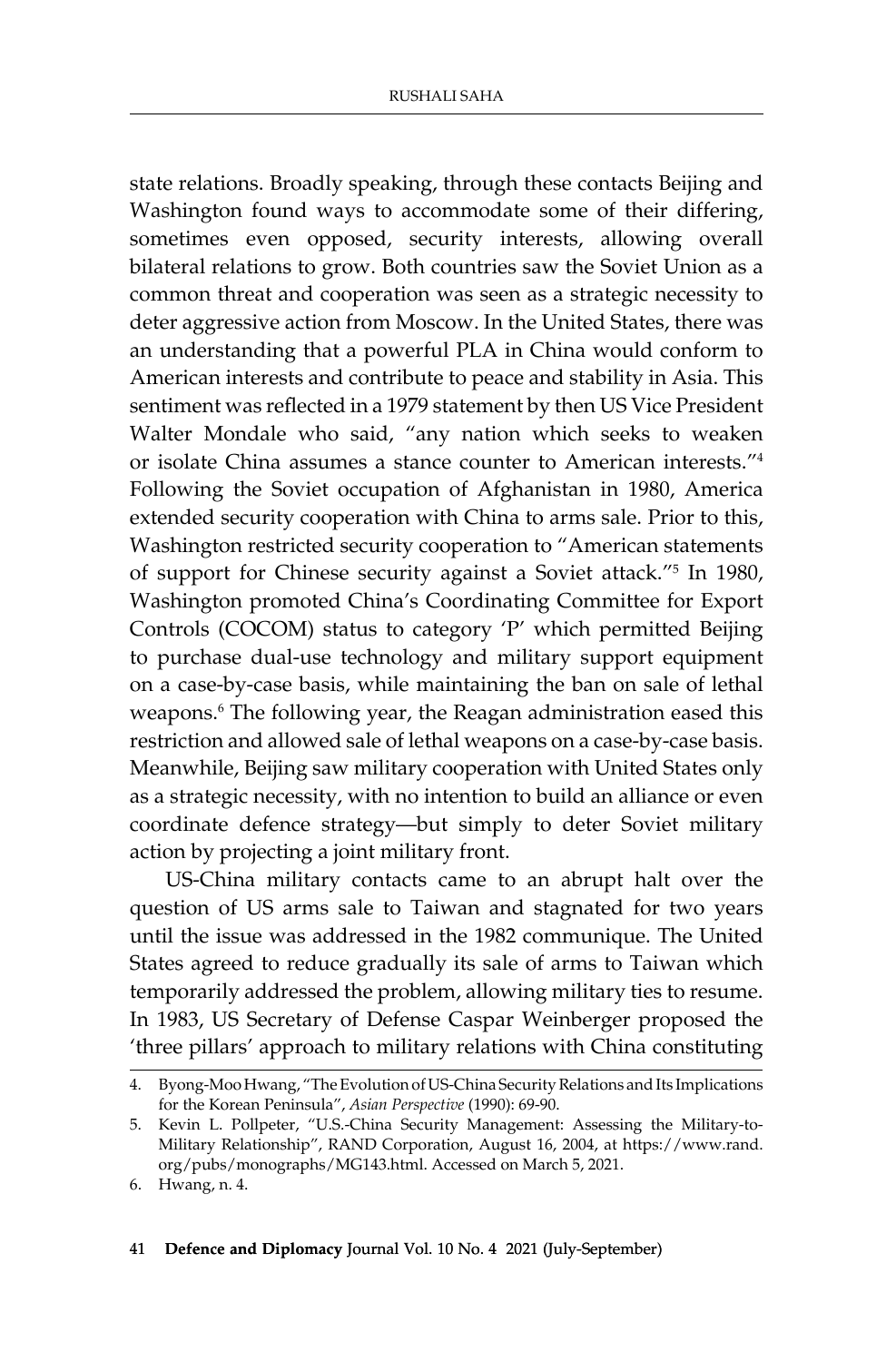high-level visits, functional level exchanges and military technology cooperation, creating a more solid foundation for institutionalising relations.7 As a result of these developments, Chinese purchase of dual-use technology from America expanded to \$1.2 billion in 1984 from just \$350 million in 1982.<sup>8</sup>

Towards the latter half of the 1980s, relations stagnated as Washington had strongly expressed disapproval over China's arms sales policy in general, and missile sales in particular. Chinese sale of Silkworm missiles to Iran and of a CSS-2 intermediate range ballistic missile to Saudi Arabia were of particular concern to Washington.9 The Chinese HY-2 silkworm anti-ship missiles posed a direct threat to US naval vessels in the region—in May 1987 a US naval vessel, USS *Stark*, was attacked by an Iraqi fired Exocet missile and the following year an American owned tanker and a Kuwaiti tanker under the US flag were hit by Silkworm missiles.<sup>10</sup> Washington first lodged a formal protest against the sale but Beijing denied such transactions, despite strong US intelligence evidence suggesting the contrary—ultimately leading to a short-term one-year freeze on further liberalisation of arms and technology sale to China from 1987.

For Beijing also, the strategic imperatives to continue engagement with Washington was fast evaporating in the wake of changed Soviet foreign policy orientation under Gorbachev's "new thinking" which prioritised normalisation of relations with China. PLA's reckless action at Tiananmen Square prove to be the final blow to already deteriorating relations, and just a day after the incident, President Bush announced the suspension of all weapons export and reciprocal visits by top military personnel to China and on transfer of some technologies with military applications.

## **US-China Military Relations in the Post-Cold War Period**

The end of the Cold War impacted both American and Chinese

<sup>7.</sup> Pollpeter, n. 5.

<sup>8.</sup> Ibid., p. 74.

<sup>9.</sup> Thomas L. Wilborn, *Security Cooperation with China: Analysis and a Proposal* (Carlisle Barracks, PA: Strategic Studies Institute, U.S. Army War College, 1994).

<sup>10.</sup> Bates Gill, "Chinese Arms Exports to Iran", *Middle East Review of International Affairs* 2, no. 2 (May 1998), https://ciaotest.cc.columbia.edu/olj/meria/meria598\_gill.html. Accessed on March 3, 2021.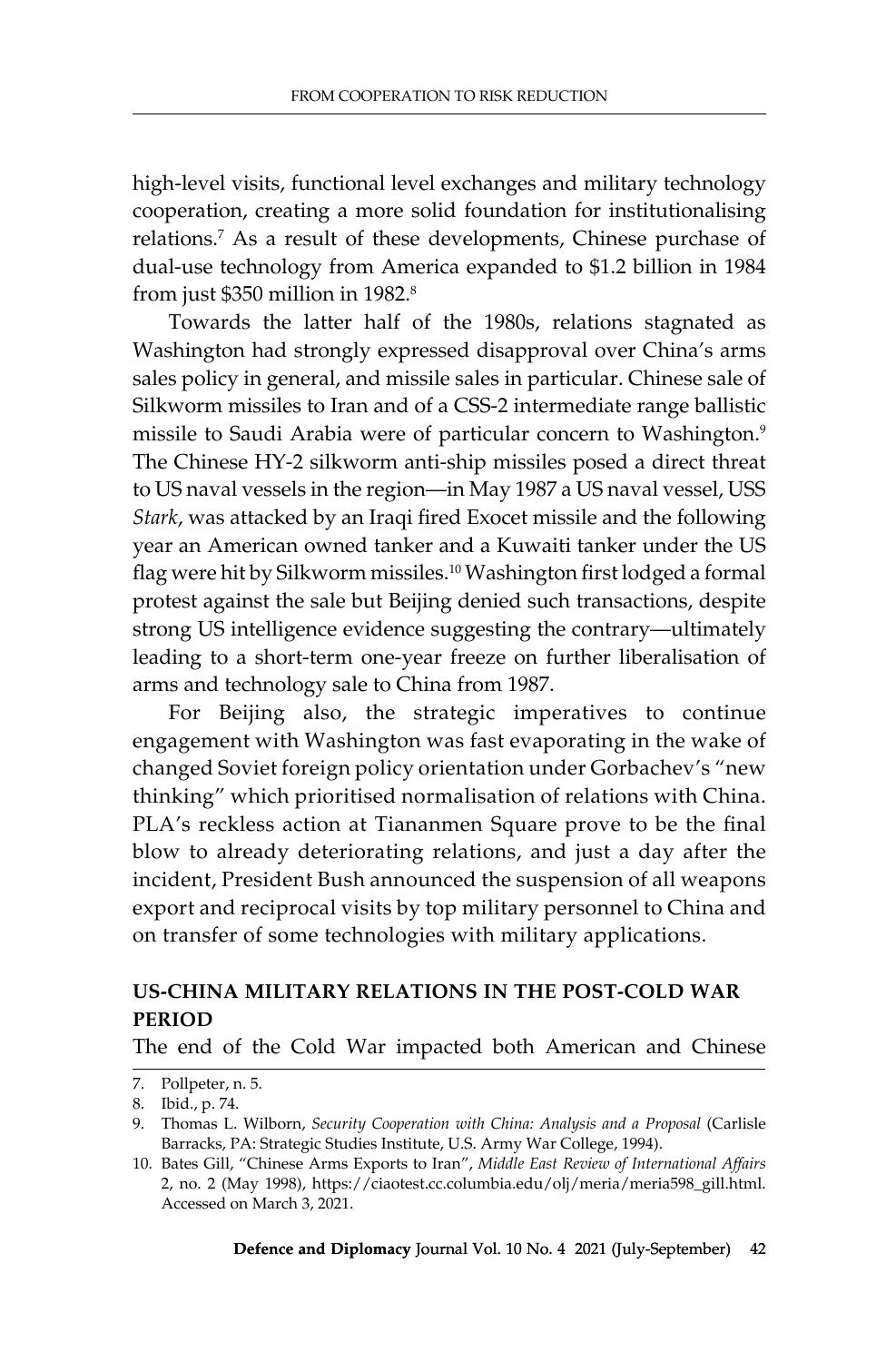thinking about international politics and their respective definitions of national security. A 1992 US Congress report hailed the end of the Cold War as having "banished the threat of global nuclear conflict" in view of which it contemplated, "very substantial reductions in (US) defense spending—perhaps to the lowest level in 40 years and to turn our attention to other pressing national needs."<sup>11</sup> There were widespread calls for a "peace dividend"—redirecting spending from military to civilian purposes—from American officials and public who felt Washington was spending too much on a defence architecture which was no longer needed as the "Soviet threat" had evaporated. Subsequently, throughout the 1990s a "Post-Cold War drawdown" took place where the military shrank by almost 37 per cent—from roughly 2.17 million in 1987 to 1.37 million in 2000.12

The 1991 Persian Gulf War in many ways set the stage for intensified US-China military competition in the 21st century. Washington saw US military forces' resounding victory as decisive proof that the United States "remains the only state with truly global strength, reach and influence in every dimension."<sup>13</sup> The US military drawdown was in many ways also an expression of this changed nature of warfare, where precision warfare could swiftly defeat the adversary and pave the way for an "uncomplicated" victory. Many scholars also see the Gulf War as Washington's attempt to define a new "military centred global order" where political-military dominance would be the determinants of Superpower status.14 Such a system was seen to be in Washington's advantage, given its unmatched military preponderance at the time. Washington's massive and rapid deployment of forces, display of technological prowess, overwhelming air superiority generated great concern in Chinese military high command—especially since the Pentagon had defeated

<sup>11.</sup> US Congress, Office of Technology Assessment, "After the Cold War: Living with Lower Defense Spending", OTA-ITE-524 (Washington, D.C.: US Government Printing Office, February 1992).

<sup>12.</sup> Maria C. Lytell et al., "U.S. Military Drawdown Could Affect Gains in Service Member Diversity", RAND Corporation, October 26, 2015, at https://www.rand.org/pubs/ research\_reports/RR1008.html. Accessed on March 3, 2021.

<sup>13.</sup> United States President Bush (1989-1993), "National Security Strategy of the United States", The White House, 1991.

<sup>14.</sup> James Petras, "Gulf War and the New World Order", *Economic and Political Weekly* 26, no. 9/10, March 29, 1991: 482-84.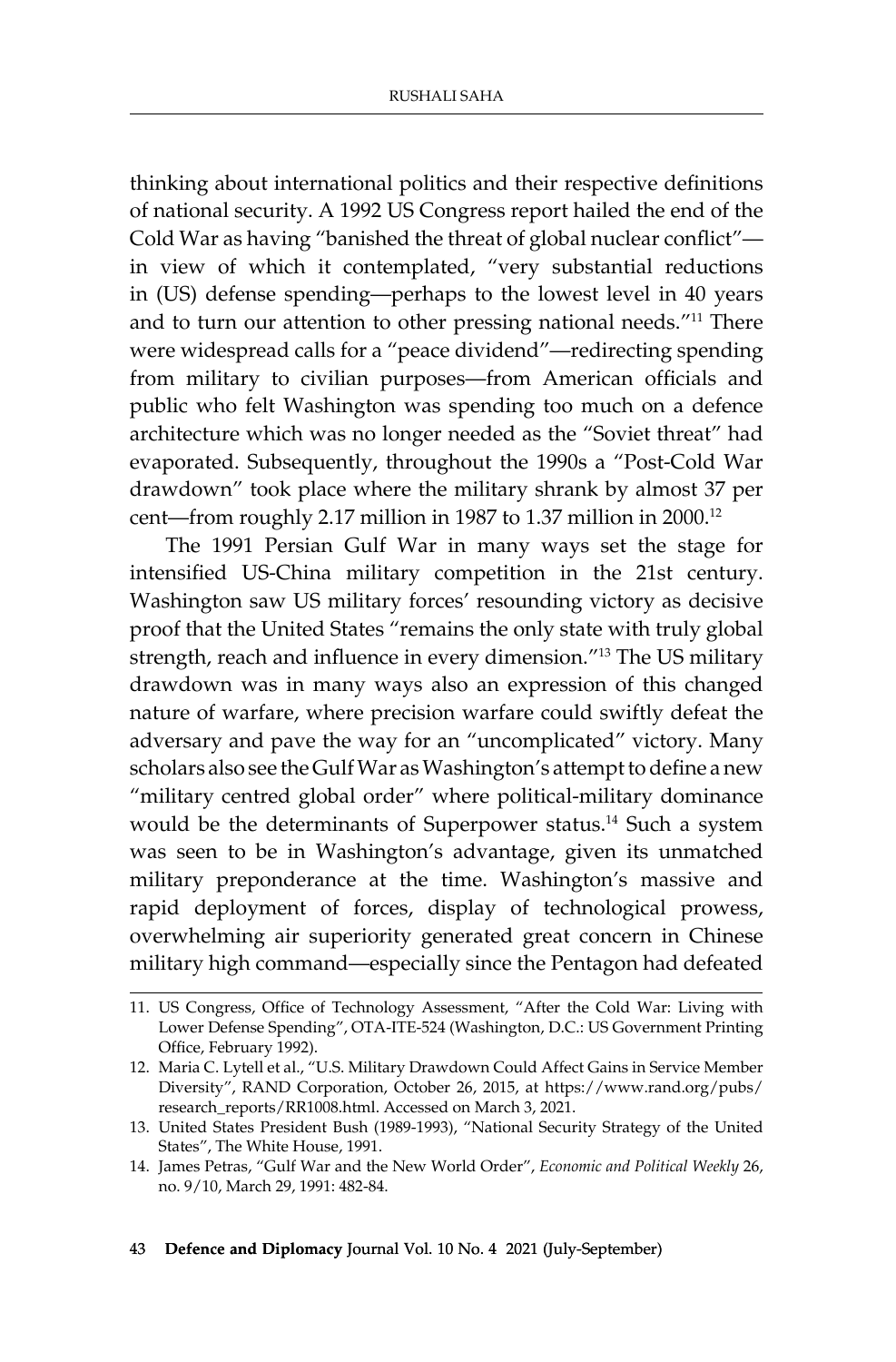an enemy whose military structure, tactics and weapons was very similar to PLA. 15 Some observers even described it as "psychological nuclear attack" on China.16 Acknowledging that RMA necessitated a change in strategy and weaponry, Chinese military underwent a major overhaul. In an interview to the *Economist*, General Chen Zhou, who was then Research Fellow at the PLA Academy of Military Science stated, "We studied RMA exhaustively. Our great hero was Andy Marshall in the Pentagon [the powerful head of the Office of Net Assessment who was known as the Pentagon's futurist in chief]. We translated every word he wrote."17 Correspondingly, the PLA instituted changes in its command structure and accelerated military modernisation to keep it adept in an ever-evolving battlefield. Commenting on these changes, a Shanghai-based military expert stated that the Gulf War forced the military "to skip the mechanised stage and jump straight to develop information technologies."<sup>18</sup> The war also brought to the fore the outdated nature of the old PLA Doctrines like 'People's war' and under the leadership of Jiang Zemin, Beijing began preparing for "local wars under high-technology conditions"—as evident from the 1993 military doctrine titled the same. Unlike the previous doctrines—which focused on defensive capabilities to counter a mainland invasion—the 1993 doctrines emphasised offensive capabilities to fight regional wars under modern conditions.19 A key feature of the doctrine was the adoption of joint operations and emphasis on incorporation of technology in the military. Previously the PLA prioritised land forces, often at the cost of navy and air force—but with adoption of the joint operations the relationship between the three Services was redefined.

<sup>15.</sup> Shane C. Tayloe, "Crossover Point: How China's Naval Modernization Could Reverse the United States' Strategic Advantage", *Journal of Asian Security and International Affairs* 4, no. 1 (2017): 1-25.

<sup>16.</sup> Liu Zhen, "What Was the Turning Point for China's Military Revolution?", *South China Morning Post*, January 18, 2021, at https://www.scmp.com/news/china/military/ article/3118083/china-us-rivalry-how-gulf-war-sparked-beijings-military. Accessed on March 3, 2021.

<sup>17.</sup> "The Dragon's New Teeth", *The Economist*, April 7, 2012, at https://www.economist. com/briefing/2012/04/07/the-dragons-new-teeth?fsrc=nlw%7Chig%7C4-+5- 2012%7C1303226%7C36310463. Accessed on March 4, 2021.

<sup>18.</sup> Liu Zhen, n. 16.

<sup>19.</sup> It was offensive as it emphasised first strike to take advantage of adversary forces, the doctrine highlighted the importance of striking first instead of the People's War concept of "striking after the enemy has struck."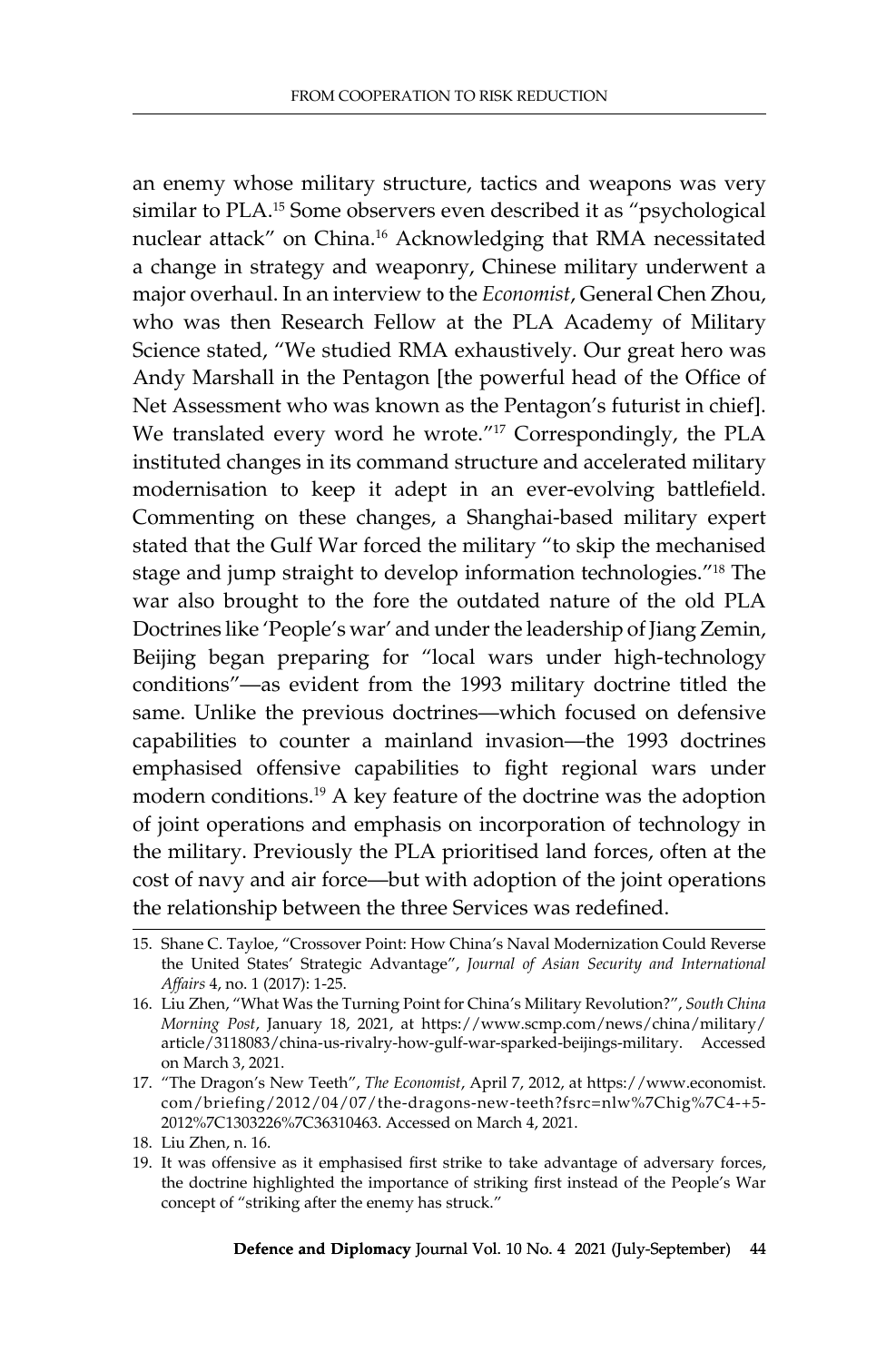By 1995, many in America became conscious of China's rapidly modernising military, especially advancements in militarytechnology integration. Critics within the US Congress felt that Beijing was not reciprocating Washington's overtures as it continued to remain opaque internally and to the outside world. The publication of the unclassified version of the Final Report of the Select Committee on US National Security and Military/Commercial Concerns with the People's Republic of China—more famously known as the Cox Report—even alleged that China has been conducting espionage against the United States since the 1970s and has acquired US nuclear weapons.20 Subsequently Congressional scrutiny came to play an important role in US-China military relations resulting in the 2000 National Defense Authorisation Act (NDAA) which forbade "military-to-military exchange or contact that included inappropriate exposure to the PLA in the areas of force projection operations, nuclear operations, advanced logistical operations … arms sale or military-related technology transfers, release of classified or restricted information."21 By the turn of the century, US-China military-defence establishments had to confront several contentious issues which went beyond the Taiwan issue, into broader arenas of strategic intentions, due to which prospects for security cooperation further diminished.

### *Intensification of Military Competition in the 21st Century*

The intensification of security competition in the second decade of the 21st century was partially a response to "changing Chinese perceptions about its claims … and enhanced Chinese capabilities to protect them."22 China has made major strides in the creation of a formidable military posture backed by a firm economic growth and is displaying newfound confidence in its military abilities under the leadership of Xi Jinping. This forced a reassessment in Washington about whether the strategic motive underlying US policy of

<sup>20.</sup> US House of Representatives Select Committee, "US National Security and Military/ Commercial Concerns with the People's Republic of China (1999)".

<sup>21.</sup> John Warner, "S.1059—106th CONGRESS (1999-2000): National Defense Authorization Act for Fiscal Year 2000", Congress.gov, October 5, 1999, at https://www.congress. gov/bill/106th-congress/senate-bill/1059. Accessed on March 3, 2021.

<sup>22.</sup> Evan S. Medeiros, "The changing fundamentals of US-China relations", *The Washington Quarterly* 42, no. 3 (2019): 93-119.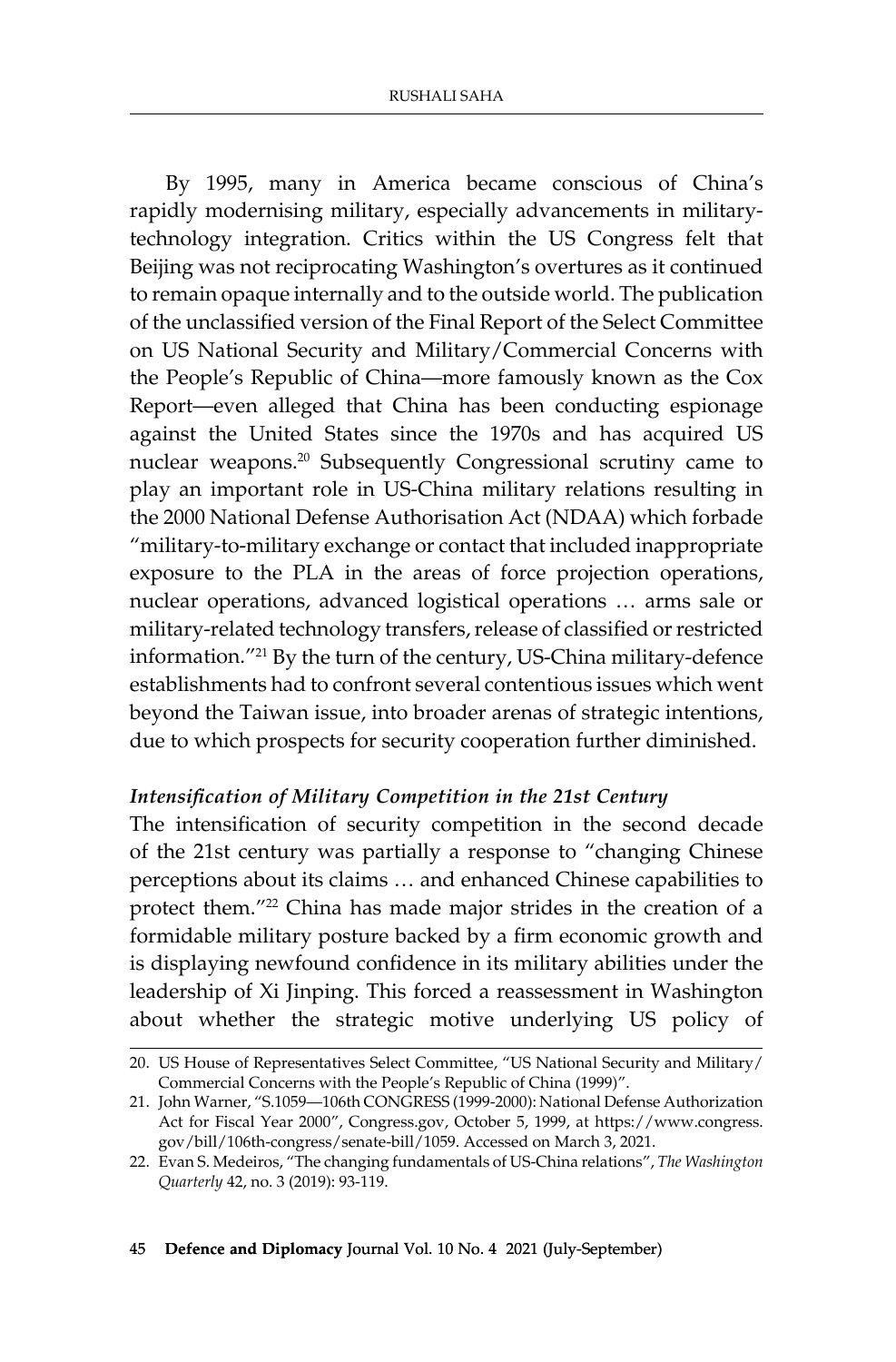engagement and military-to-military contacts towards China could survive Beijing's rapid military modernisation pace. United States has woken up, albeit late, to the reality of an economically strong and increasingly assertive, ambitious China and is altering its policy to face its strategic competitor. Major causes which set the stage for intensified competition between Beijing and Washington are as follows:

### *• Increasing Chinese Military Power and Assertiveness*

Since President Xi assumed power, he articulated a very clear vision for the PLA as the guardian of Chinese interests abroad and under the strict command and control of the Communist Party. Xi's military priorities were also clear—force projection, enhancing combat effectiveness to ensure overall military dominance. At the 19th CPC National Congress in 2017, Xi declared that PLA had "reached a new historical starting point in strengthening national defense and the armed forces."23 Indeed, between 2012 and 2017, China had completely restructured the military to ensure absolute party control over the PLA, strengthened theatre commands, built a strong naval force, stepped up indigenisation of weapons and equipment development, made major strides in military preparedness. At his speech marking the centenary of the Chinese Communist Party, President Xi hailed the "indelible achievements" made by the Chinese military while reiterating the need to "follow a Chinese path to military development" which includes "political loyalty of the armed forces."24

China is not only building its military power, but is much more assertive in deploying this power, as a show of its strength. Here assertiveness is broadly defined as a departure from the doctrine of 'peaceful rise' and shift towards more 'aggressive' and 'offensive' behaviour. There has been a visible offensive turn in Chinese narrative surrounding "core interests" which—until 2006—was restricted to

<sup>23.</sup> "Full Text of Xi Jinping's Report at 19th CPC National Congress", ChinaDaily.com, November 4, 2017, at https://www.chinadaily.com.cn/china/19thcpcnationalcongre ss/2017-11/04/content\_34115212.htm. Accessed on March 3, 2021.

<sup>24.</sup> "Full text of Xi Jinping's speech on the CCP's 100th anniversary", *Nikkei Asia*, July 1, 2021, at https://asia.nikkei.com/Politics/Full-text-of-Xi-Jinping-s-speech-on-the-CCP-s-100th-anniversary. Accessed on August 23, 2021.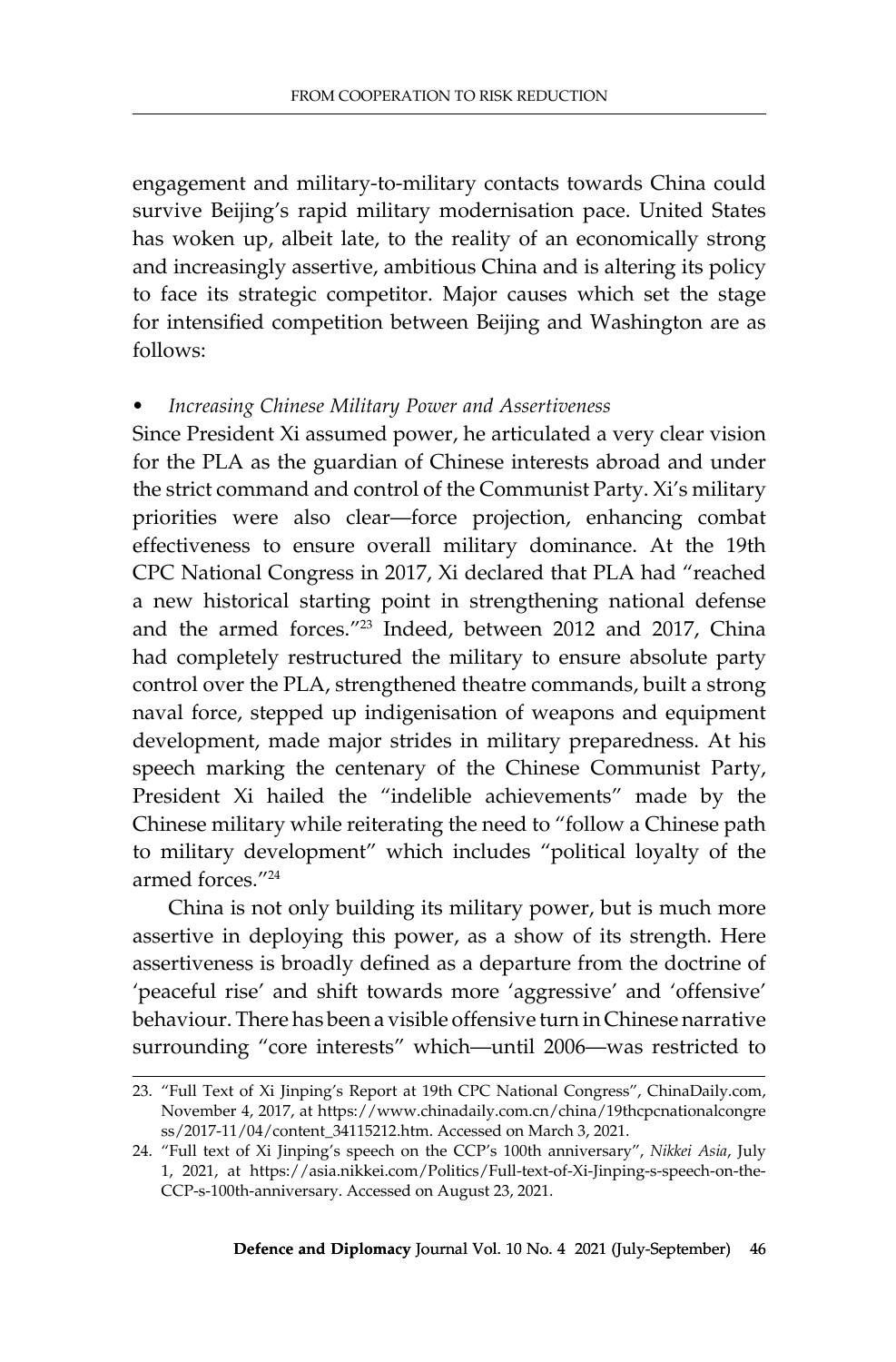Taiwan, Tibet, Hong Kong and Xinjiang but now includes South China Sea and parts of East China Sea. China has been steadily increasing its presence in South China Sea, which has clearly taken an offensive turn after public reports of militarisation of the 'illegal' artificial islands it has been constructing.<sup>25</sup> It has demonstrated increased willingness to threaten and coerce through display of force on issues relating to control of waters, air space, surface features and resources off China's coasts. Currently the China Coast Guard (CCG) patrol ship fleet—with over 130 ships—is the largest in the world, and operates more aggressively than coast guards around the world, with larger, more heavily armed ships. Despite previously vowing to use only peaceful means to achieve reunification with Taiwan—in 2019 he asserted that China "makes no compromise to renounce the use of force and reserve the option of taking all necessary means."26 Beijing has not restricted itself to rhetoric only. In 2020 alone, the Chinese People's Liberation Army flew roughly 380 sorties into Taiwan's air defence identification zone.<sup>27</sup> Similarly China has been dredging and building islands in the South China Sea since 2013 and by admission of head of the US Indo-Pacific Command, Admiral Philip Davidson, is now "capable of controlling the South China Sea in all scenarios short of war."28 In April 2020, when the world was fighting a global pandemic, Chinese militia sank a Vietnamese fishing boat with eight crew members off the Paracel Islands.29

A study conducted by Andrew Scobell and Scott W. Harold based

<sup>25.</sup> PTI, "Beijing Using Militarised Outposts in South China Sea as Platforms of Coercion: US", *The Economic Times*, September 28, 2020, at https://m.economictimes.com/ news/defence/beijing-using-militarised-outposts-in-south-china-sea-as-platforms-ofcoercion-us/articleshow/78361945.cms. Accessed on March 3, 2021.

<sup>26.</sup> Lu Hui, "Xi Says 'China Must Be, Will Be Reunified' as Key Anniversary Marked", Xinhua, January 2, 2019, at http://www.xinhuanet.com/english/2019- 01/02/c\_137714898.htm. Accessed on March 5, 2021.

<sup>27.</sup> John Xie, "China Is Increasing Taiwan Airspace Incursions", Voice of America, January 6, 2021, at https://www.voanews.com/east-asia-pacific/voa-news-china/chinaincreasing-taiwan-airspace-incursions. Accessed on March 4, 2021.

<sup>28.</sup> Hannah Beech, "China's Sea Control Is a Done Deal, 'Short of War with the U.S.'", *The New York Times*, September 20, 2018, at https://www.nytimes.com/2018/09/20/ world/asia/south-china-sea-navy.html. Accessed on March 3, 2021.

<sup>29.</sup> Shashank Bengali and Vo Kieu Bao Uyen, "Sunken Boats. Stolen Gear. Fishermen Are Prey as China Conquers a Strategic Sea", *Los Angeles Times*, November 12, 2020, at https://www.latimes.com/world-nation/story/2020-11-12/china-attacks-fishingboats-in-conquest-of-south-china-sea. Accessed on March 3, 2021.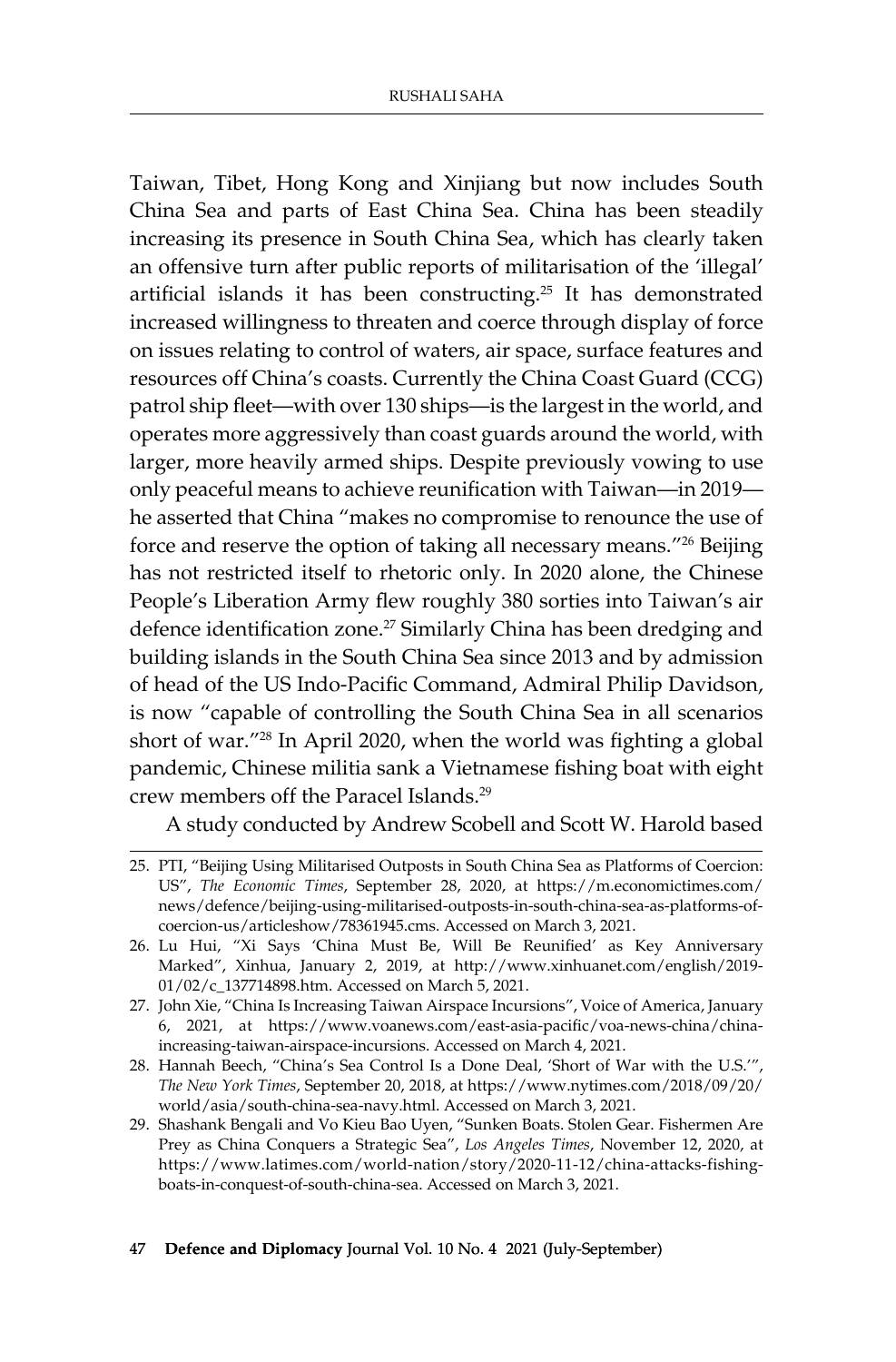on interviews with Beijing and Shanghai-based analysts identified a major trigger for Chinese aggressiveness in the period between 2008 and 2010 to be what they term as "premature triumphalism".<sup>30</sup> In Chinese strategic thinking, the 2008 financial crisis and its impact on American economy was seen as decisive proof that Washington had entered a period of steep and inevitable decline—fearing no backlash, China confidently embarked on aggressive military action. Some analysts offer a different explanation for China's newfound assertiveness. They view it as reactionary—that Beijing is simply 'pushing back' against 'provocative behaviour'.<sup>31</sup> Thus, Beijing's seizure of the islands and halting certain Philippine imports during the 2012 Scarborough Shoal stand-off, was seen as a 'reaction' to Philippines detaining a Chinese fishing boat in disputed waters for violating Philippine fishing regulations. Similarly, Beijing's deployment of anti-ship cruise missiles to Spratly Islands in 2018 was justified by citing the increased Freedom of Navigation Operations by the US Navy. This hardly survives the scrutiny of logic due to its obviously disproportionate nature and can be best described as "opportunistic assertiveness".<sup>32</sup>

#### *• US Strategic Distraction: War on Terror?*

For over a decade, anti-terrorism agenda was the central organising principle of American foreign and defence policies, until US President Barack Obama did away with it, at least in rhetoric. The war on terror entailed a complete transformation of the US armed forces to build an army equipped in anti-terror operations and new basing arrangements. It called for a "coalition of the willing" which involved revitalising traditional alliances while also collaborating with other nations to fight "emerging threats to peace and security."33 By defining "terror" as the target, America embarked on a futile search for "absolute security" hoping to

<sup>30.</sup> Andrew Scobell and Scott W. Harold, "An 'assertive' China? Insights from interviews", *Asian Security* 9, no. 2 (2013): 111-31.

<sup>31.</sup> Dingding Chen, Xiaoyu Pu and Alastair Iain Johnston, "Debating China's Assertiveness", *International Security* 38, no. 3 (2014): pp. 176-83.

<sup>32.</sup> Andrew Small and Dhruva Jaishankar, "'For Our Enemies, We Have Shotguns': Explaining China's New Assertiveness", *War on the Rocks*, July 20, 2020, at https:// warontherocks.com/2020/07/for-our-enemies-we-have-shotguns-explaining-chinasnew-assertiveness/. Accessed on March 3, 2021.

<sup>33.</sup> Colin Powell, "Partnership and Principle", *Foreign Affairs*, vol. 83, no. 1 (January/ February 2004), pp. 22-34.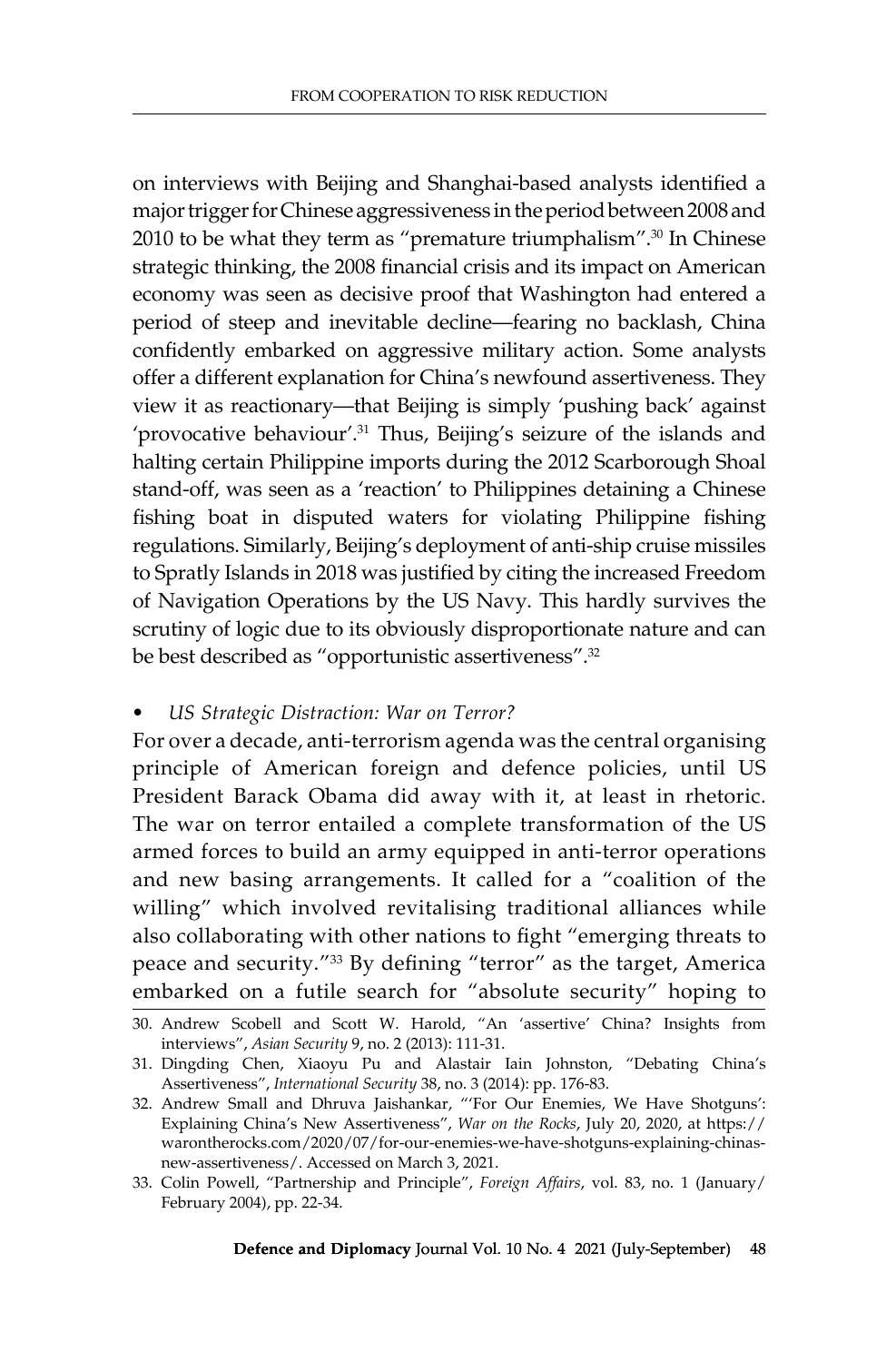protect unilateralism in the global arena.<sup>34</sup> In a bid to gain global recognition for its efforts, America saw China's (which is a veto wielding power at the UNSC) support to be essential. In return for China's support, or at least acquiescence, Washington subdued criticism towards China's human rights violations and even adopted a pro-Beijing posture in dealing with Taiwan.<sup>35</sup> Meanwhile, Washington's preoccupation with terrorism gave China the necessary "breathing space" to build its comprehensive national power without any unwanted external scrutiny. The huge drain of military and economic resources on anti-terrorism efforts and wars in Iraq and Afghanistan has meant less investment in capacities that are more likely to be useful in a 21st century great power rivalry. Neither was sufficient energy devoted to formulating and implementing an accurate policy response to China's rapid rise, at a time when both its soft power and hard power were waxing. The net result of these developments was that America took its eye off the ball and China took maximum advantage of it by building for itself a robust economy and military. In the words of a retired American air force officer—"as China rose, a distracted America atrophied, typified by the depletion of more than 2,000 diplomats, 40 per cent of Air Force fighters and 15 per cent of Navy ships."<sup>36</sup>

*• U.S. Pivot to Asia and the Chinese response*

In 2012 the Department of Defence Strategic Guidance stated that the US "will of necessity rebalance towards the Asia-Pacific region" and singled out "China and Iran" as threats which will "continue to pursue asymmetric means to counter our power projection capabilities."37 The rebalance in the military realm took the shape of

<sup>34.</sup> Peter Van Ness, "China's response to the Bush doctrine", *World Policy Journal* 21, no. 4 (2004): 38-47.

<sup>35.</sup> Jacques deLisle, "9/11 and U.S.-China Relations", Foreign Policy Research Institute, September 2011, at https://www.files.ethz.ch/isn/150643/2011\_09\_911Cjoma.pdf. Accessed on March 4, 2021.

<sup>36.</sup> Col. Wesley Hallman, "How China Won the Global War on Terror", Defense News, September 16, 2020, at https://www.defensenews.com/opinion/ commentary/2018/11/09/how-china-won-the-global-war-on-terror/. Accessed on March 4, 2021.

<sup>37.</sup> Leon Panetta and Barack Obama, "Sustaining US global leadership: Priorities for 21st century defense", Washington, D.C.: US Department of Defense 1 (2012), at https:// cryptome.wikileaks.org/2013/07/cyber-war-racket-0041.pdf. Accessed on March 4, 2021.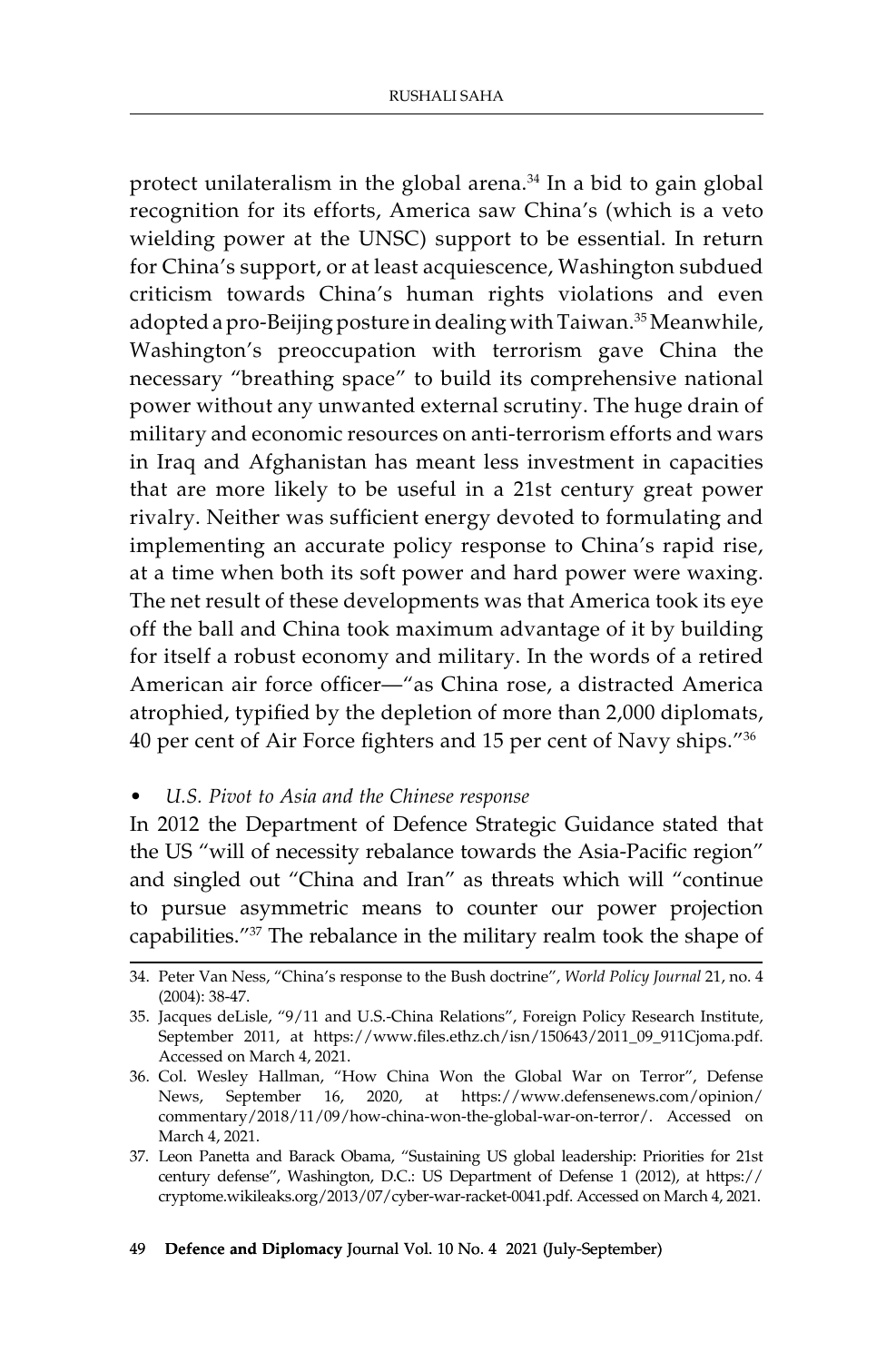redeployment of more military assets to Asia and the Western Pacific, gaining capabilities better suited to address the unique conditions in this region, increased flexibility of deployments to make them smaller and more agile and most importantly strengthening the military capabilities of partners in the region, etc.<sup>38</sup> New troops were deployed to Australia, new naval deployments in Singapore and a 10-year defence agreement with the Philippines was announced. In tune with its efforts to shift defence resources to Asia, the United States expanded missile defence cooperation with Japan and South Korea39—both US treaty allies. In 2012, Washington announced that it would install a second missile tracking  $X$ -band-radar in Japan<sup>40</sup> which was strongly opposed by China. Beijing saw this as revival of the Cold War era containment mentality and an attempt to create divisions between China and her neighbours. Besides strengthening relations with South Korea, Japan, Australia, Washington's specific targeting of countries like India, Indonesia, the Philippines and Vietnam—all of which have some form of territorial or maritime dispute with China—created anxiety about the East Asian security environment. Moreover, with these strategic moves, America got itself directly involved in the maritime disputes in the region between China and its neighbours. Fearing that a 'soft' response to Washington's moves would embolden regional countries to become aggressive, China became more provocative and less compromising in maritime disputes, especially with US allies such as the Philippines in South China Sea and Japan in East China Sea.

#### **Militarisation of Indo-Pacific and India's Options**

As it stands now, Indo-Pacific is emerging as the theatre where US-China military competition is playing out most prominently. The 2017 US National Strategy makes it unequivocally clear that

<sup>38.</sup> Mark E. Manyin et al., "Pivot to the Pacific? The Obama Administration's 'Rebalancing' Toward Asia", Congressional Research Service, March 28, 2012, at https://fas.org/ sgp/crs/natsec/R42448.pdf. Accessed on March 4, 2021.

<sup>39.</sup> Tom Z. Collina, "U.S. Pushes Missile Defense Globally", Arms Control Association, at https://www.armscontrol.org/act/2012-11/us-pushes-missile-defense-globally. Accessed on May 15, 2021.

<sup>40.</sup> Chris Carroll, "US, Japan Announce Expanded Missile Defense System", *Stars and Stripes*, September 7, 2012, at https://www.stripes.com/news/pacific/us-japanannounce-expanded-missile-defense-system-1.189603. Accessed on March 4, 2021.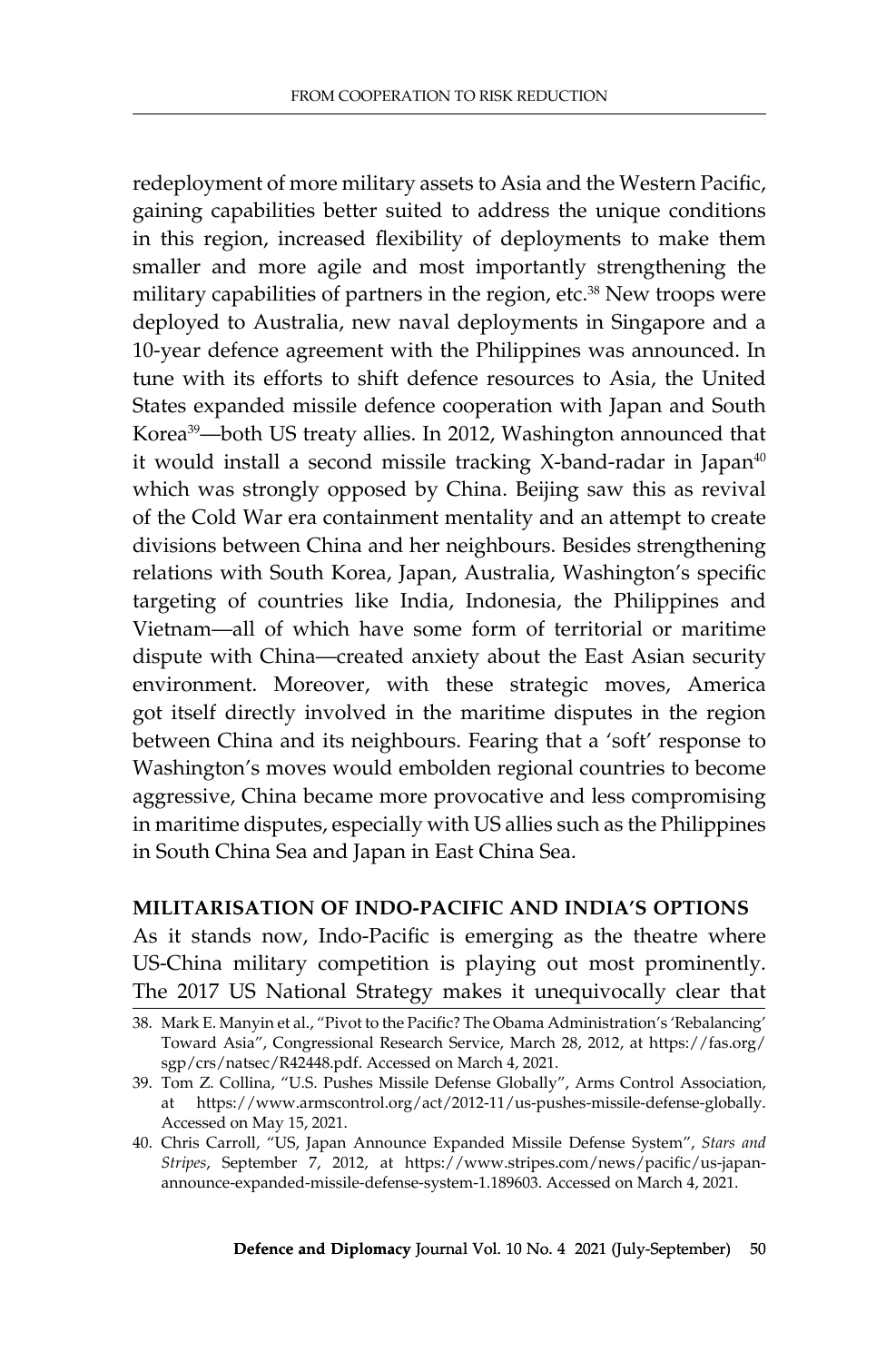Washington views the Indo-Pacific region as its topmost priority and identifies "revisionist" China as seeking to "displace the United States in the Indo-Pacific region … reorder the region in its favour."<sup>41</sup> The National Defence Strategy issued the following year noted "China is leveraging military modernisation, influence operations … to coerce neighbouring countries … reorder the Indo-Pacific region to their advantage."42 Although the Trump administration's approach towards countering China's 'military expansion' was not fundamentally different from his predecessors, the overtly confrontational rhetoric, coupled with the shrinking of channels of communication due to overall downturn in relations, has made the security situation particularly volatile.

As the "great game" in the region is playing out, the actions of one powerful state will invariably affect the interests and actions of the other. Even though the region's immediate geopolitical challenge may be China-centric—the fate of the region will not be shaped by China, or even the US alone, but a spate of actors who have vital stakes and interests in the region. An important actor in this multipolar setting is India, which has a consequential voice in the region. India believes in a multipolar world, with a multipolar Asia at the core. New Delhi views its role in the international arena as a stabilising power looking to promote the global good. Even in the Indo-Pacific—as highlighted in Prime Minister Narendra Modi's speech at the QUAD summit—India vision is premised on the ancient philosophy of "Vasudhaiva Kutumbakam", which roughly translates to "the world is one family".43 India strongly supports a "rules-based international system" but is also pragmatically aware

#### 51 **Defence and Diplomacy** Journal Vol. 10 No. 4 2021 (July-September)

<sup>41.</sup> Executive Office of the President, *National security strategy of the United States of America*, December 2017, at https://trumpwhitehouse.archives.gov/wp-content/ uploads/2017/12/NSS-Final-12-18-2017-0905.pdf. Accessed on August 23, 2021.

<sup>42.</sup> Department of Defence, *Summary of the 2018 National Defence Strategy of the United States of America: Sharpening the American Military's Competitive Edge*, at www.defense. gov/Portals/1/Documents/pubs/2018-National-Defense-Strategy-Summary.pdf. Accessed on August 23, 2021.

<sup>43.</sup> Remarks by President Biden, Prime Minister Modi of India, Prime Minister Morrison of Australia, and Prime Minister Suga of Japan in the Virtual Quad Leaders' Summit, The White House, March 12, 2021, at https://www.whitehouse.gov/briefing-room/ speeches-remarks/2021/03/12/remarks-by-president-biden-prime-minister-modiof-india-prime-minister-morrison-of-australia-and-prime-minister-suga-of-japan-invirtual-meeting-of-the-quad/. Accessed on August 23, 2021.